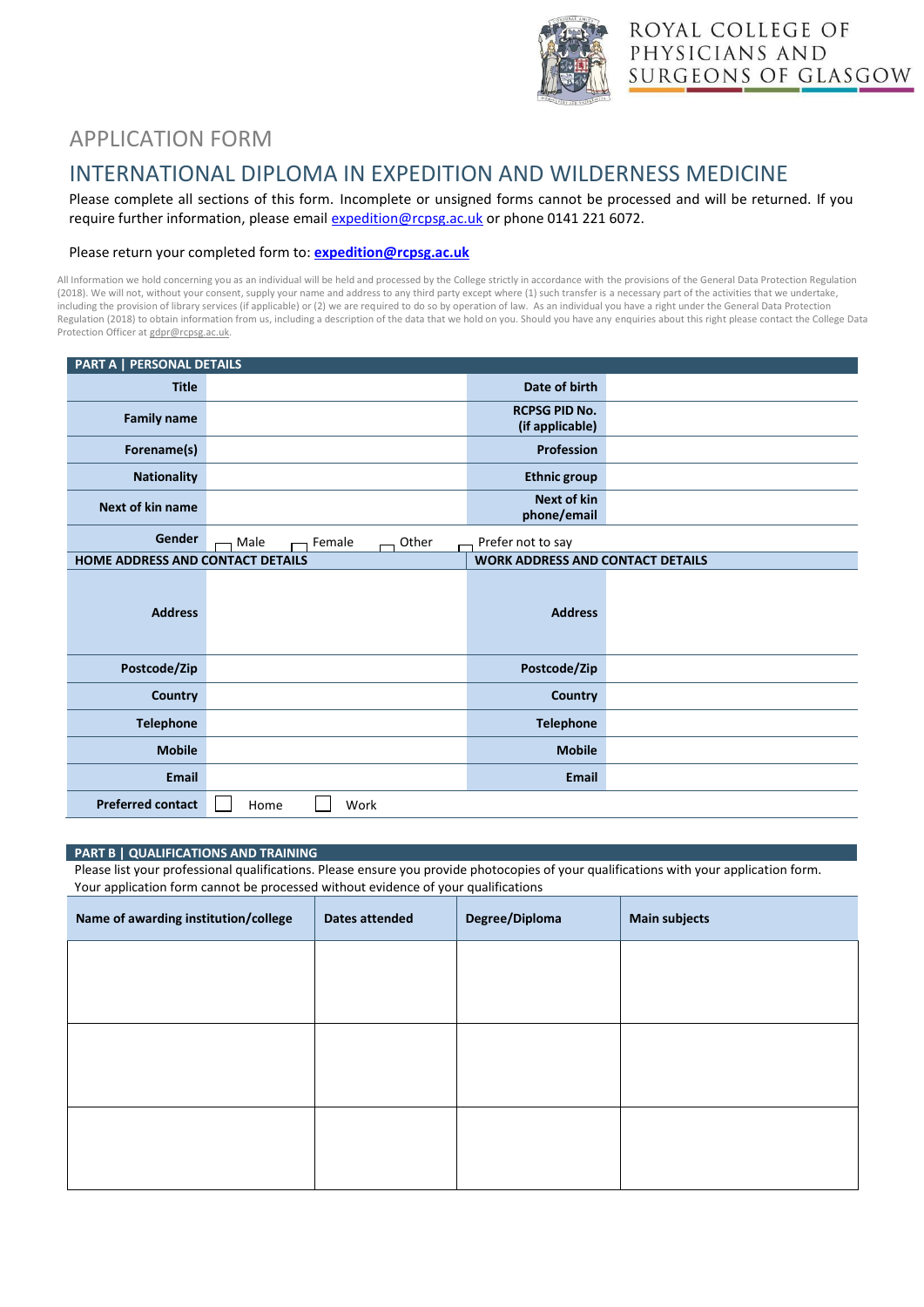

| PART C   EMPLOYMENT AND EXPERIENCE                                                                                                                                 |                    |                                                           |  |                         |                                                                     |  |
|--------------------------------------------------------------------------------------------------------------------------------------------------------------------|--------------------|-----------------------------------------------------------|--|-------------------------|---------------------------------------------------------------------|--|
|                                                                                                                                                                    |                    | Please provide details of current and previous employment |  |                         |                                                                     |  |
| <b>Current</b><br>job title                                                                                                                                        |                    | Date of                                                   |  |                         |                                                                     |  |
|                                                                                                                                                                    |                    | commencement                                              |  |                         |                                                                     |  |
| Employer's name                                                                                                                                                    |                    |                                                           |  |                         |                                                                     |  |
| Employer's                                                                                                                                                         |                    |                                                           |  |                         |                                                                     |  |
| address                                                                                                                                                            |                    |                                                           |  |                         |                                                                     |  |
| <b>Employer's email</b>                                                                                                                                            |                    |                                                           |  | <b>Employer's phone</b> |                                                                     |  |
| Please provide a description                                                                                                                                       |                    |                                                           |  |                         |                                                                     |  |
| of your main responsibilities                                                                                                                                      |                    |                                                           |  |                         |                                                                     |  |
|                                                                                                                                                                    |                    |                                                           |  |                         |                                                                     |  |
|                                                                                                                                                                    |                    |                                                           |  |                         |                                                                     |  |
|                                                                                                                                                                    |                    |                                                           |  |                         |                                                                     |  |
| Please provide a summary of previous employment                                                                                                                    |                    |                                                           |  |                         |                                                                     |  |
| <b>Job title</b>                                                                                                                                                   |                    | Dates employed                                            |  | Name of employer        | <b>Main responsibilities</b>                                        |  |
|                                                                                                                                                                    |                    |                                                           |  |                         |                                                                     |  |
|                                                                                                                                                                    |                    |                                                           |  |                         |                                                                     |  |
|                                                                                                                                                                    |                    |                                                           |  |                         |                                                                     |  |
|                                                                                                                                                                    |                    |                                                           |  |                         |                                                                     |  |
|                                                                                                                                                                    |                    |                                                           |  |                         |                                                                     |  |
|                                                                                                                                                                    |                    |                                                           |  |                         |                                                                     |  |
|                                                                                                                                                                    |                    |                                                           |  |                         |                                                                     |  |
|                                                                                                                                                                    |                    |                                                           |  |                         |                                                                     |  |
|                                                                                                                                                                    |                    |                                                           |  |                         |                                                                     |  |
| Experience                                                                                                                                                         |                    |                                                           |  |                         |                                                                     |  |
| Please list your expedition<br>and developing world travel                                                                                                         |                    |                                                           |  |                         |                                                                     |  |
|                                                                                                                                                                    | experience to date |                                                           |  |                         |                                                                     |  |
|                                                                                                                                                                    |                    |                                                           |  |                         |                                                                     |  |
|                                                                                                                                                                    |                    |                                                           |  |                         |                                                                     |  |
|                                                                                                                                                                    |                    |                                                           |  |                         |                                                                     |  |
|                                                                                                                                                                    |                    |                                                           |  |                         |                                                                     |  |
| <b>PART D   COURSE BENEFITS TO YOU</b>                                                                                                                             |                    |                                                           |  |                         |                                                                     |  |
| Please indicate why you want                                                                                                                                       |                    |                                                           |  |                         |                                                                     |  |
| to undertake this course and<br>how you think it will benefit                                                                                                      |                    |                                                           |  |                         |                                                                     |  |
|                                                                                                                                                                    | you in the future  |                                                           |  |                         |                                                                     |  |
|                                                                                                                                                                    |                    |                                                           |  |                         |                                                                     |  |
|                                                                                                                                                                    |                    |                                                           |  |                         |                                                                     |  |
|                                                                                                                                                                    |                    |                                                           |  |                         |                                                                     |  |
|                                                                                                                                                                    |                    |                                                           |  |                         |                                                                     |  |
| PART E   CHECKLIST AND DECLARATION<br>Please ensure you have provided all relevant information and supplementary documentation before submitting your application: |                    |                                                           |  |                         |                                                                     |  |
| $\Box$ All sections of form completed                                                                                                                              |                    |                                                           |  |                         | $\Box$ Photocopies of professional/academic qualifications enclosed |  |
| $\Box$ Two passport photos enclosed                                                                                                                                |                    |                                                           |  |                         | $\Box$ Two confidential references (please use the referee report   |  |
|                                                                                                                                                                    |                    |                                                           |  |                         | form provided with this application form)                           |  |
| Please indicate how you wish to fund this course:                                                                                                                  |                    |                                                           |  |                         |                                                                     |  |
| $\Box$ Self funding<br>$\Box$ Company paying<br>$\Box$ Other (please specify):                                                                                     |                    |                                                           |  |                         |                                                                     |  |
|                                                                                                                                                                    |                    |                                                           |  |                         |                                                                     |  |
| I confirm that the information provided on this form is correct and that the documentation supplied with my application is                                         |                    |                                                           |  |                         |                                                                     |  |
| genuine                                                                                                                                                            |                    |                                                           |  |                         |                                                                     |  |
| I understand that a good degree of physical fitness is required to undertake some of the activities on this course (if you have any                                |                    |                                                           |  |                         |                                                                     |  |
| concerns in this respect, please contact the course administrator to discuss)                                                                                      |                    |                                                           |  |                         |                                                                     |  |
| I understand that the Diploma will require a significant time commitment, and am aware of the key dates and deadlines for                                          |                    |                                                           |  |                         |                                                                     |  |
| residential weeks and assignments throughout Part 1 of the course                                                                                                  |                    |                                                           |  |                         |                                                                     |  |
|                                                                                                                                                                    |                    |                                                           |  |                         |                                                                     |  |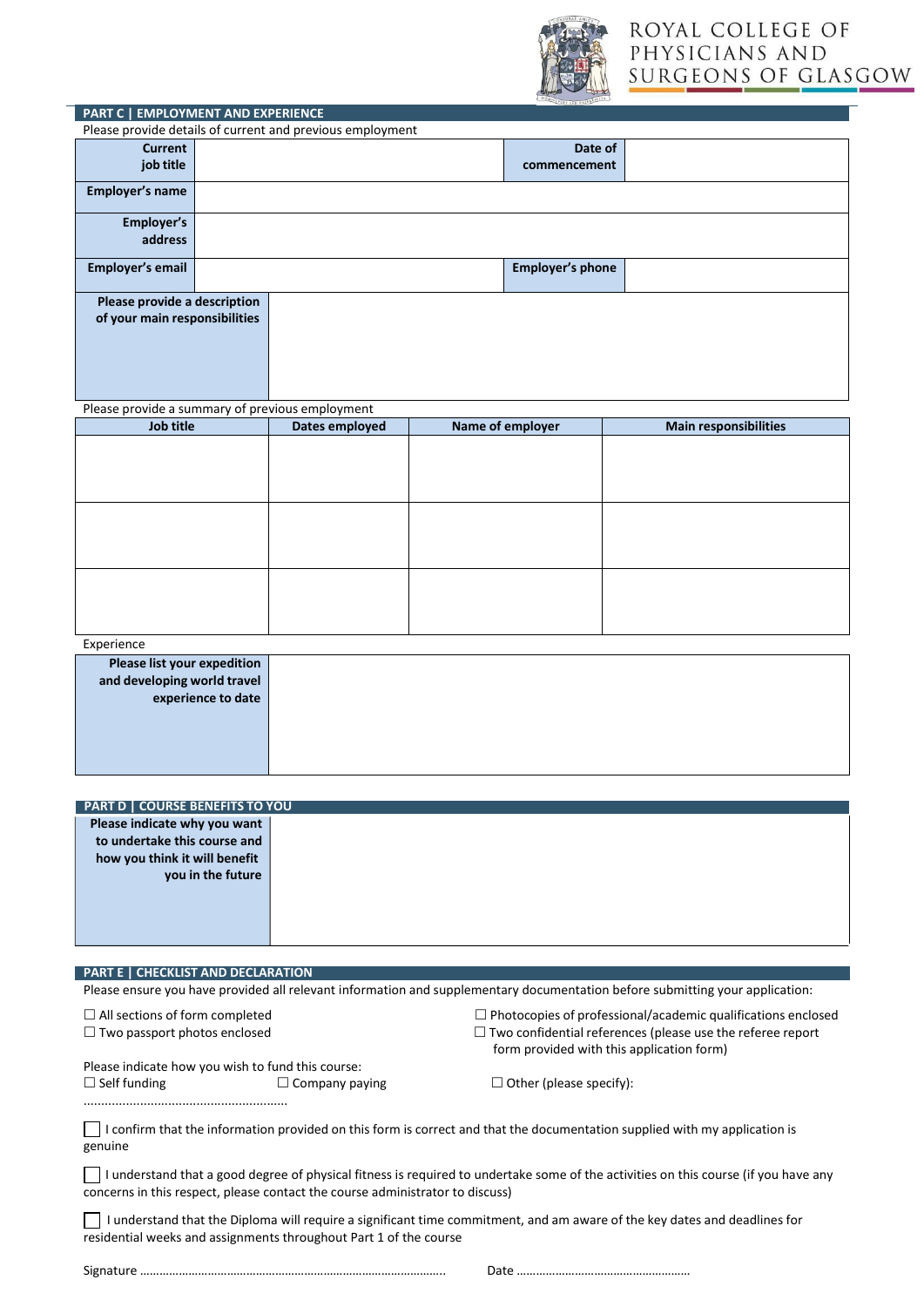

## REFEREE REPORT 1

## POSTGRADUATE DIPLOMA IN EXPEDITION AND WILDERNESS MEDICINE

The applicant named below has indicated their intention to apply for the postgraduate diploma in expedition and wilderness medicine. You have been named as a referee. In order to complete their application, please complete this referee report and return it to the applicant. Further information about the course is available at<http://rcp.sg/expedmed> or by contacting [expedition@rcpsg.ac.uk](mailto:expedition@rcpsg.ac.uk)

**To be completed by REFEREE of INTERNATIONAL DIPLOMA IN EXPEDITION AND WILDERNESS**

### **MEDICINE APPLICANT**

| <b>APPLICANT DETAILS</b>                     |  |
|----------------------------------------------|--|
| <b>Name</b>                                  |  |
| <b>Address</b>                               |  |
| <b>REFEREE DETAILS</b>                       |  |
| <b>Name</b>                                  |  |
| <b>Title</b>                                 |  |
| <b>Address</b>                               |  |
| Postcode/zip                                 |  |
| <b>Email address</b>                         |  |
| <b>Relationship to</b><br>applicant          |  |
| How long have you<br>known the<br>applicant? |  |

**Please rate the applicant on the following points**

|                                                   | <b>Excellent</b> | Very good | Good | Poor |
|---------------------------------------------------|------------------|-----------|------|------|
| Ability to organise own<br>work                   |                  |           |      |      |
| <b>Ability to formulate</b><br>thoughts and ideas |                  |           |      |      |
| <b>Motivation and</b><br>enthusiasm               |                  |           |      |      |

Referee report: Please include, preferably on headed notepaper: a brief summary regarding the applicant's suitability to undertake **the above course**

**Please return this sheet and your referee report in PDF format to the student to be included within the application.**

**Thank you.**

All Information concerning you as an individual will be held and processed by the College strictly in accordance with the provisions of the Data Protection Act 1998. Such data will be used by the College to administer its relationship with you as a Fellow or Member. We will not, without your consent, supply your name and address to any third party except where (1) such transfer is a necessary part of the activities that we undertake, including the provision of library services (if applicable) or (2) we are required to do so by operation of law. As an individual you have a right under the Data Protection Act 1998 to obtain information from us, including a description of the data that we hold on you. Should you have any enquiries about this right please contact Membership Services Administrator at the College.